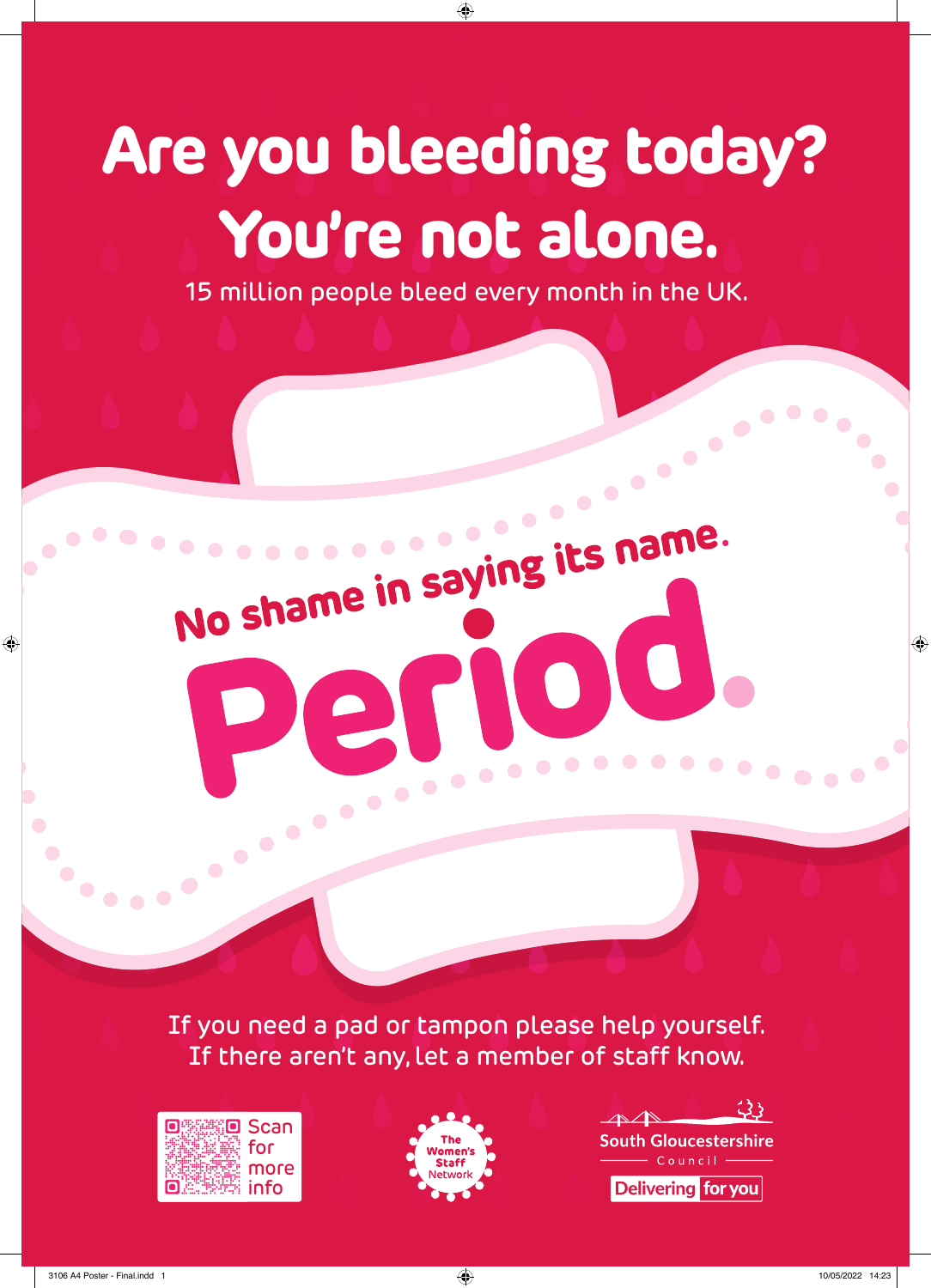# **Are you in pain?**

⊕

If you're regularly in a lot of pain when you have your period, talk to the school nurse, your doctor or an adult.

ST O

PEL SONO

No shame in saying its name.

NO)

If you need a pad or tampon please help yourself. If there aren't any, let a member of staff know.





 $23<sub>1</sub>$  $\triangle$ **South Gloucestershire** Council **Delivering for you** 

◈

 $\begin{array}{c} \hline \end{array}$ 

◈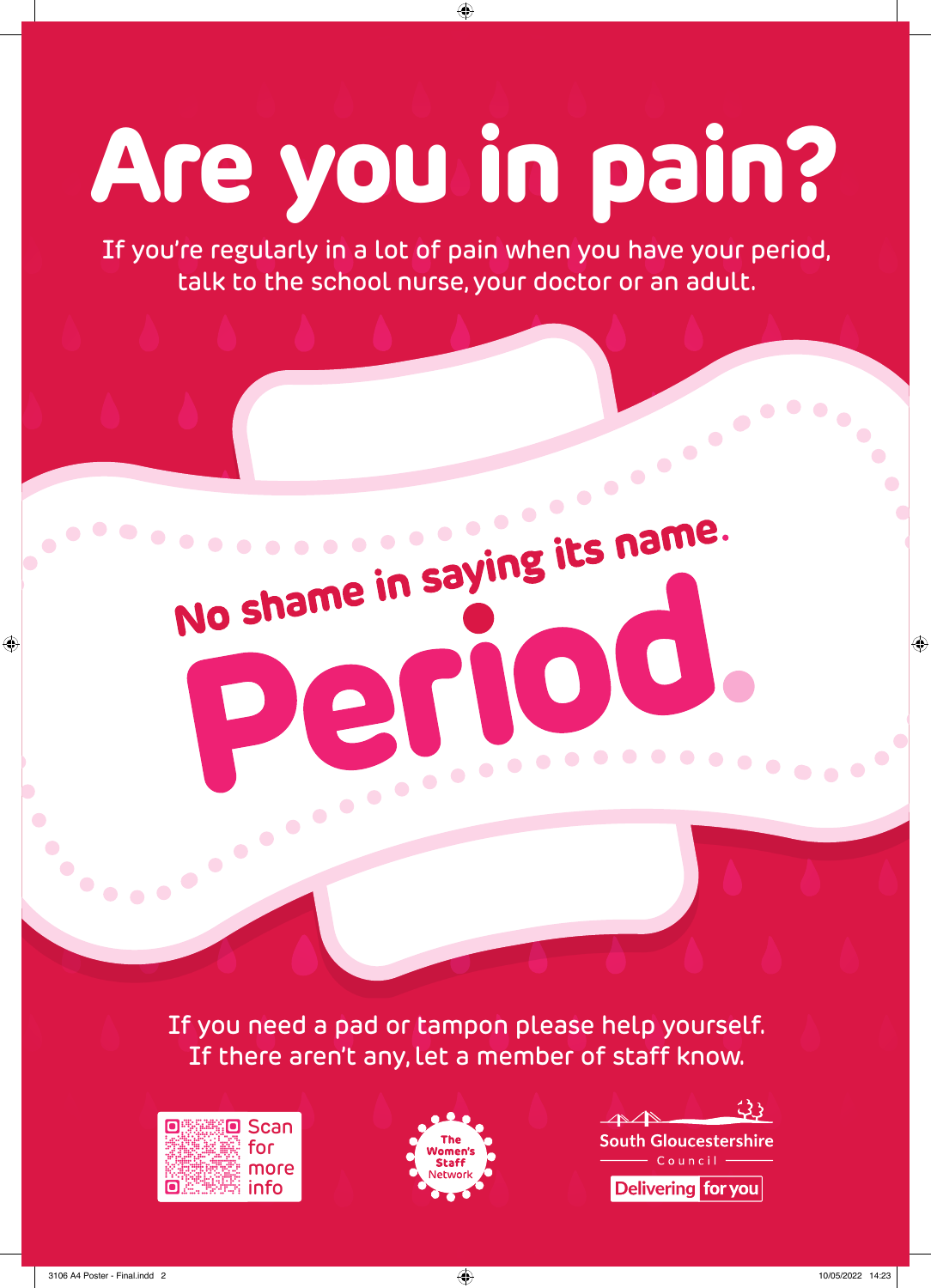### **Need a pad or a tampon?**

⊕

Some days you may be caught out or need more than you've put in your bag.

No shame in saying its name.

No shame in saying its name.

PELLER

NO)

If you need a pad or tampon please help yourself. If there aren't any, let a member of staff know.







◈

D

◈

 $\bullet$   $\bullet$   $\bullet$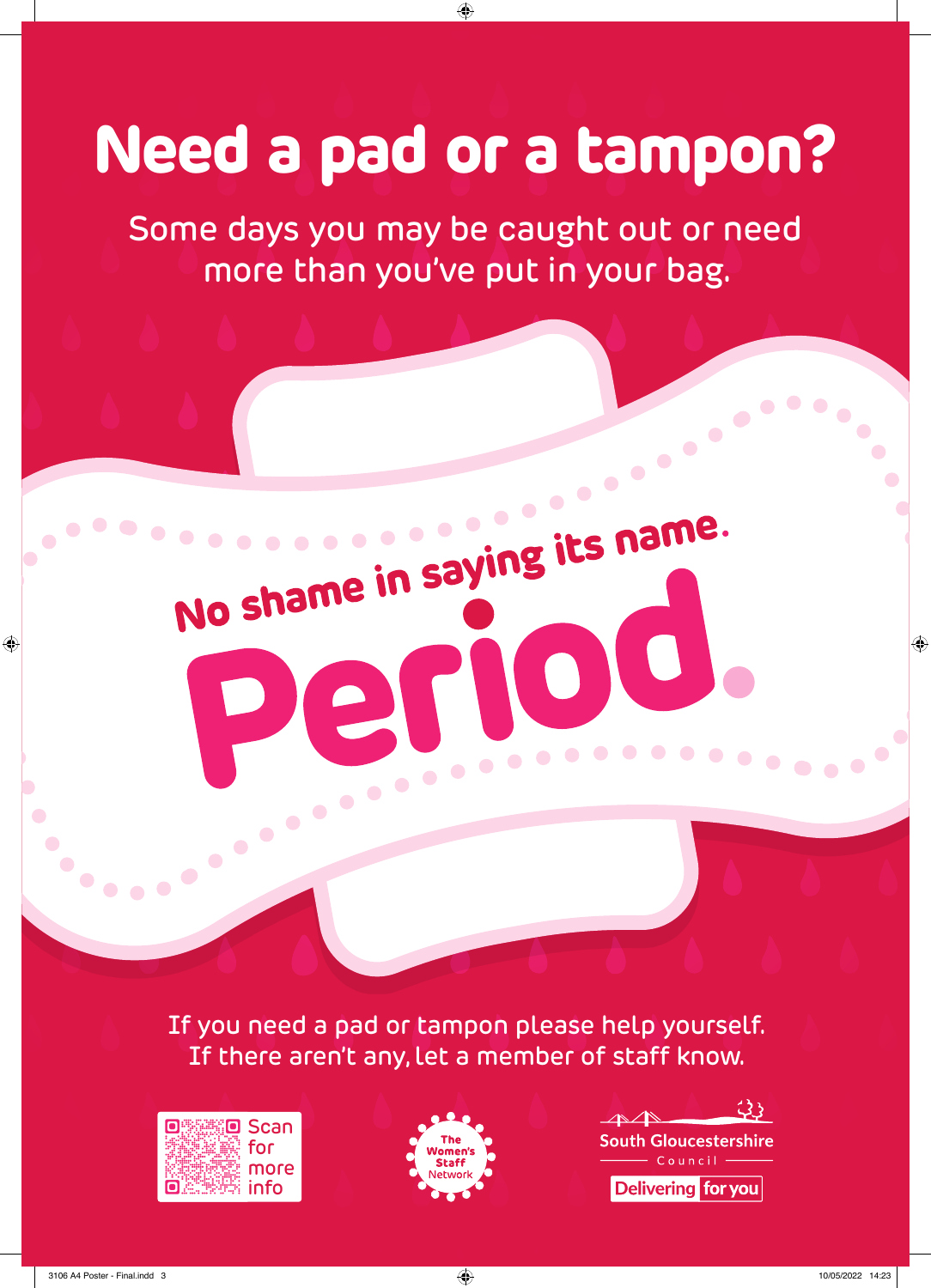#### **Bleeding between periods?**

⊕

It could be a sign that something is wrong. Speak to the school nurse, your GP or an adult.

No shame in saying its name.

No shame in saying its name.

PELLER

 $\sqrt{\bullet}$ 

If you need a pad or tampon please help yourself. If there aren't any, let a member of staff know.





 $23$ **South Gloucestershire Delivering for you** 

◈

◈

 $\bullet\bullet\bullet$